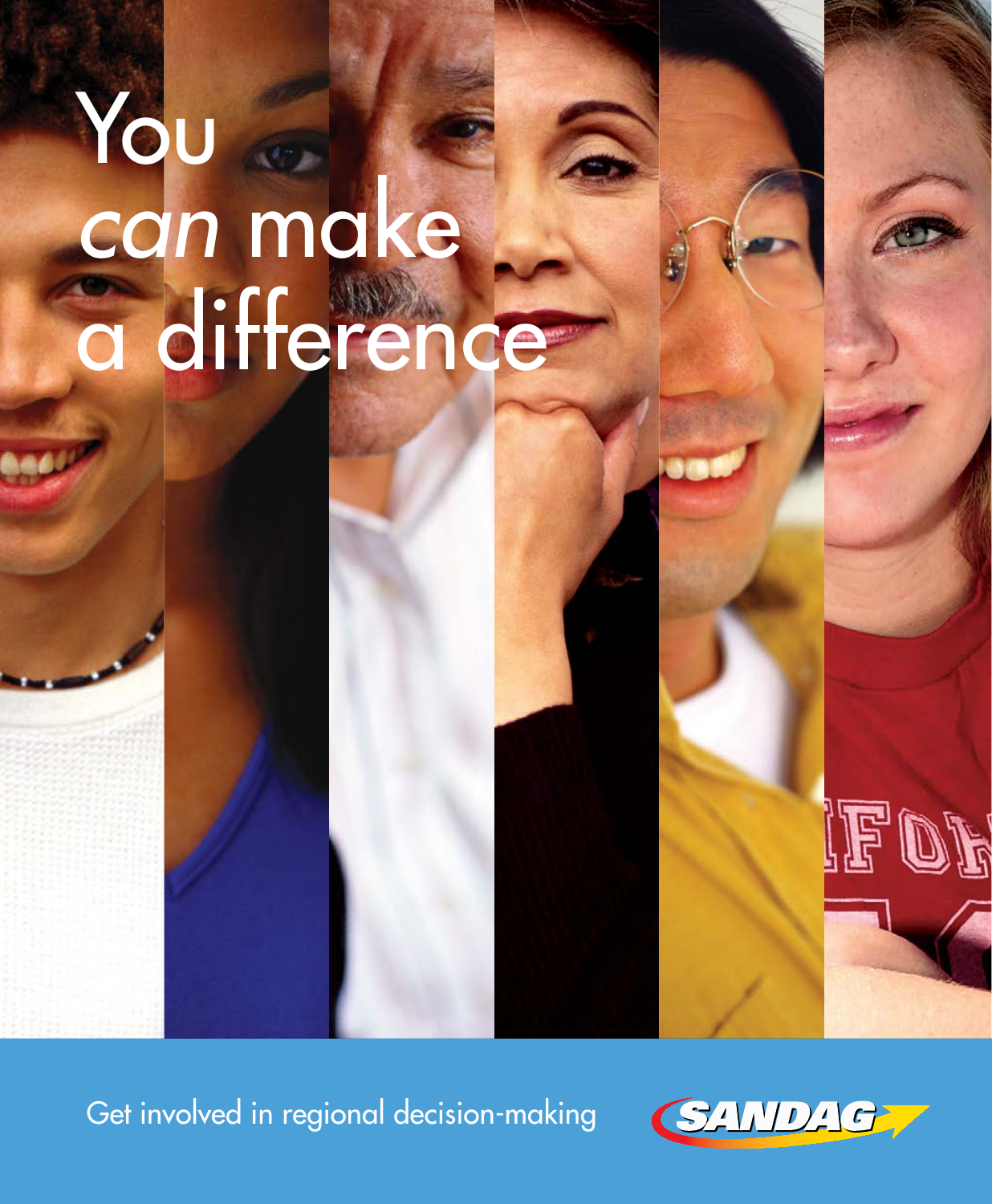# You *can* make a difference

The San Diego Association of Governments (SANDAG) is committed to involving the region's residents in the decision-making process for issues such as growth, transportation and public transit, environmental management, affordable housing, and economic development. The public has a wide range of opportunities to interact with the SANDAG Board of Directors and other elected officials; local planning and public works directors; business, community, and education leaders; and other key stakeholders. Public workshops, meetings, and other outreach efforts provide a forum for input from the region's diverse communities.

Our inclusive approach strives to involve all citizens, including low-income residents, youth, minority groups, limited-English speakers, people with mobility impairments, and those who have historically not been engaged in community decision-making.



As the forum for regional decision-making, it is important that SANDAG is readily accessible to residents, community and business organizations, and other stakeholders. Much has been accomplished through active participation by thousands of residents. The future of San Diego as a great place to live, work, and play depends on all of us working together. You can make a difference. We welcome your active input and ongoing participation.

#### **Connect with SANDAG**

SANDAG offers opportunities meaningful participation from the beginning of the planning process so residents are empowered to shape the development and implementation of the final project. Your public input can affect how the project is evaluated and influence how decisions are made.

- » For information on meetings, workshops, and other public involvement opportunities, visit [sandag.org](http://www.sandag.org) or call (619) 699-1950
- » Community members are encouraged to listen to Board meetings live through audio streaming on [sandag.org](http://www.sandag.org)
- » Stay up to date by signing up for rEgion, the SANDAG monthly e-newsletter, at [sandag.org](http://www.sandag.org/enewsletter/default.htm)
- » Connect with SANDAG through social media: [Facebook \(SANDAGregion\)](https://www.facebook.com/SANDAGregion), [Twitter](https://twitter.com/SANDAG)  [\(@SANDAG\)](https://twitter.com/SANDAG), [YouTube \(SANDAGRegion\)](http://www.youtube.com/user/SANDAGREGION)

#### **A public forum**

SANDAG holds monthly public meetings that provide opportunities for public involvement and access to key decisions. These meetings are regularly noticed through agenda distribution, public postings, media notification, and online at [sandag.org/meetings](http://www.sandag.org/meetings).

The following SANDAG groups meet regularly: Board of Directors, Executive Committee, Transportation Committee, Regional Planning Committee, Borders Committee, and the Public Safety Committee. Working group meetings are held monthly and as needed to address housing, transportation, growth and planning, economic prosperity, and other issues.





#### **Getting the word out**

SANDAG informs the public in a timely manner about regional issues, actions, and pending decisions through a number of efforts: mail distribution to residents, agencies, and city/county governments; public notices in newspapers; the SANDAG website, email listservs, and [rEgion – the](http://www.sandag.org/enewsletter/default.htm) [SANDAG e-newsletter](http://www.sandag.org/enewsletter/default.htm) – as well as press releases and media alerts to local, regional, and binational print and broadcast media.

The SANDAG website, [sandag.org](http://www.sandag.org), features useful and timely information, including reports, project fact sheets, and other publications; meeting schedules, agendas, and Board action summaries; demographic profiles and data downloads; and interactive database and mapping applications.

#### **In a neighborhood near you**

SANDAG collaborates with local jurisdictions and partner agencies to hold public workshops for citizen input on a variety of critical issues. Public workshops are an important venue for the region's citizens to participate in the SANDAG decisionmaking process. Workshops inform residents and solicit vital feedback on plans such as the Smart Growth Concept Map, Regional Comprehensive Plan, and Regional Transportation Plan. Materials are often distributed in English and Spanish. Staff members are available to conduct presentations and answer questions in Spanish or other languages as needed.

The SANDAG Speakers Bureau includes knowledgeable staff who can provide insight on pertinent regional topics. Hundreds of

presentations are made each year to a variety of groups and organizations, including business, civic, education,

and community groups. To learn more about the Speakers Bureau, call (619) 699-1950.

# **Public Participation Plan**

For a complete description of the SANDAG outreach processes, review the SANDAG Public Participation Plan (PPP) at [sandag.org/ppp](http://www.sandag.org/ppp). The PPP is designed to inform and involve the region's residents in the decision-making process for issues such as growth, transportation and public transit, environmental management, housing, open space, air quality, energy, fiscal management, economic development, interregional and binational



collaboration, and public safety. The PPP serves as the overarching document that guides individual public involvement plans for specific SANDAG projects and programs. To request a hard copy of the PPP, call (619) 699-1950.

### **SANDAG and** *TransNet* **are making a difference**

*TransNet* is the half-cent sales tax approved by San Diego County voters for regional transportation projects. During the 60-year life of the program, more than \$17 billion will be generated to fund transit, highway, rail, bicycle, and pedestrian improvements, as well as the *TransNet*  Environmental Mitigation Program (EMP), which protects, preserves, and restores native habitats. Visit [KeepSanDiegoMoving.com](http://www.KeepSanDiegoMoving.com) to learn more about *TransNet* -funded projects.